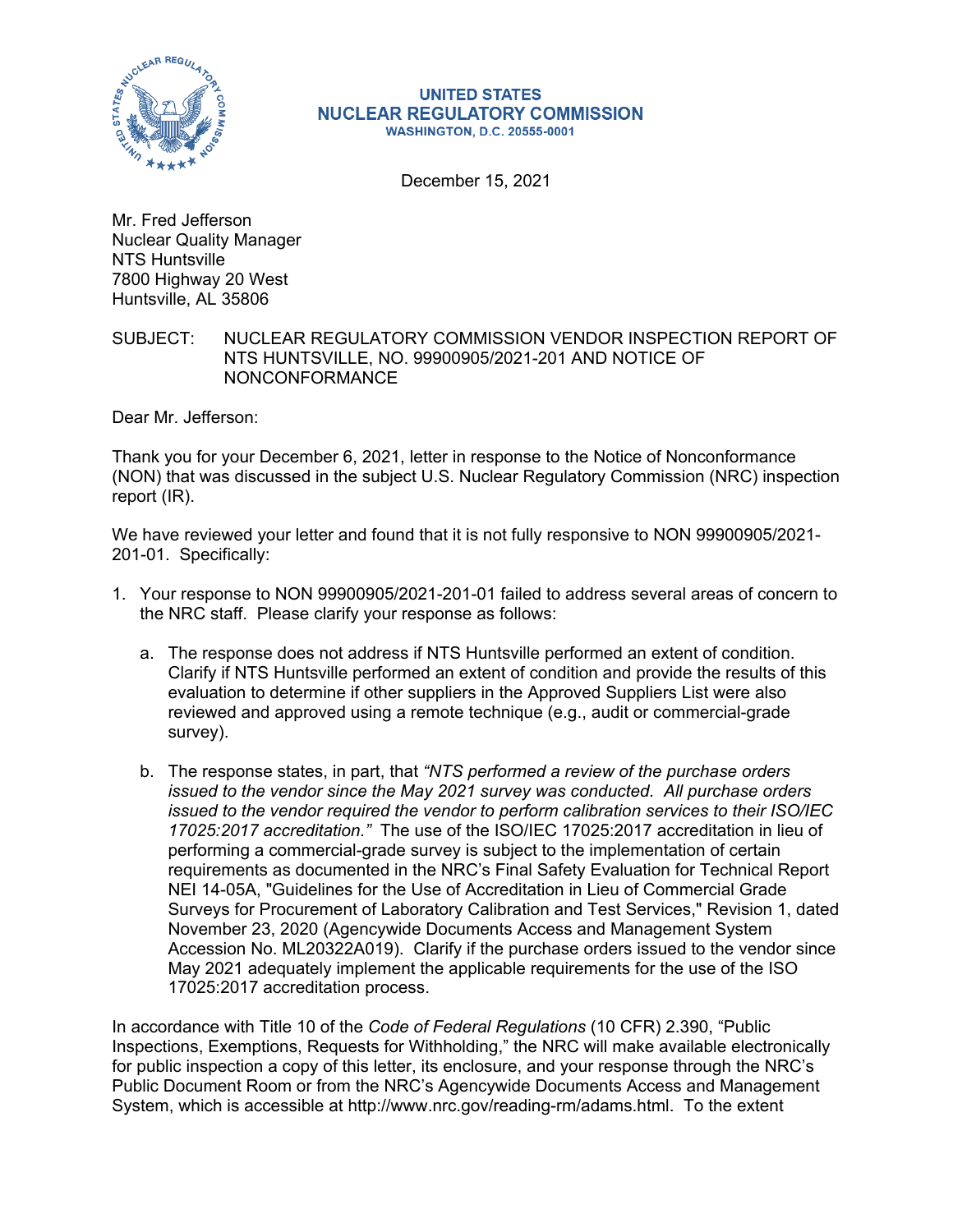possible, your response (and if applicable), should not include any personal privacy, proprietary, or Safeguards Information (SGI) so that it can be made available to the public without redaction. If personal privacy or proprietary information is necessary to provide an acceptable response, please provide a bracketed copy of your response that identifies the information that should be protected and a redacted copy of your response that deletes such information. If you request that such material be withheld from public disclosure, you must specifically identify the portions of your response that you seek to have withheld and provide in detail the bases for your claim (e.g., explain why the disclosure of information would create an unwarranted invasion of personal privacy or provide the information required by 10 CFR 2.390(b) to support a request for withholding confidential commercial or financial information). If SGI is necessary to provide an acceptable response, please provide the level of protection described in 10 CFR 73.21, "Protection of Safeguards Information: Performance Requirements."

Please contact Mr. Yamir Diaz-Castillo at 301-415-2228, or via electronic mail at Yamir.Diaz-Castillo@nrc.gov, if you have any questions or need assistance regarding this matter.

Sincerely,

Signed by Kavanagh, K on 12/15/21

Kerri A. Kavanagh, Chief Quality Assurance and Vendor Inspection Branch Division of Reactor Oversight Office of Nuclear Reactor Regulation

Docket No.: 99900905